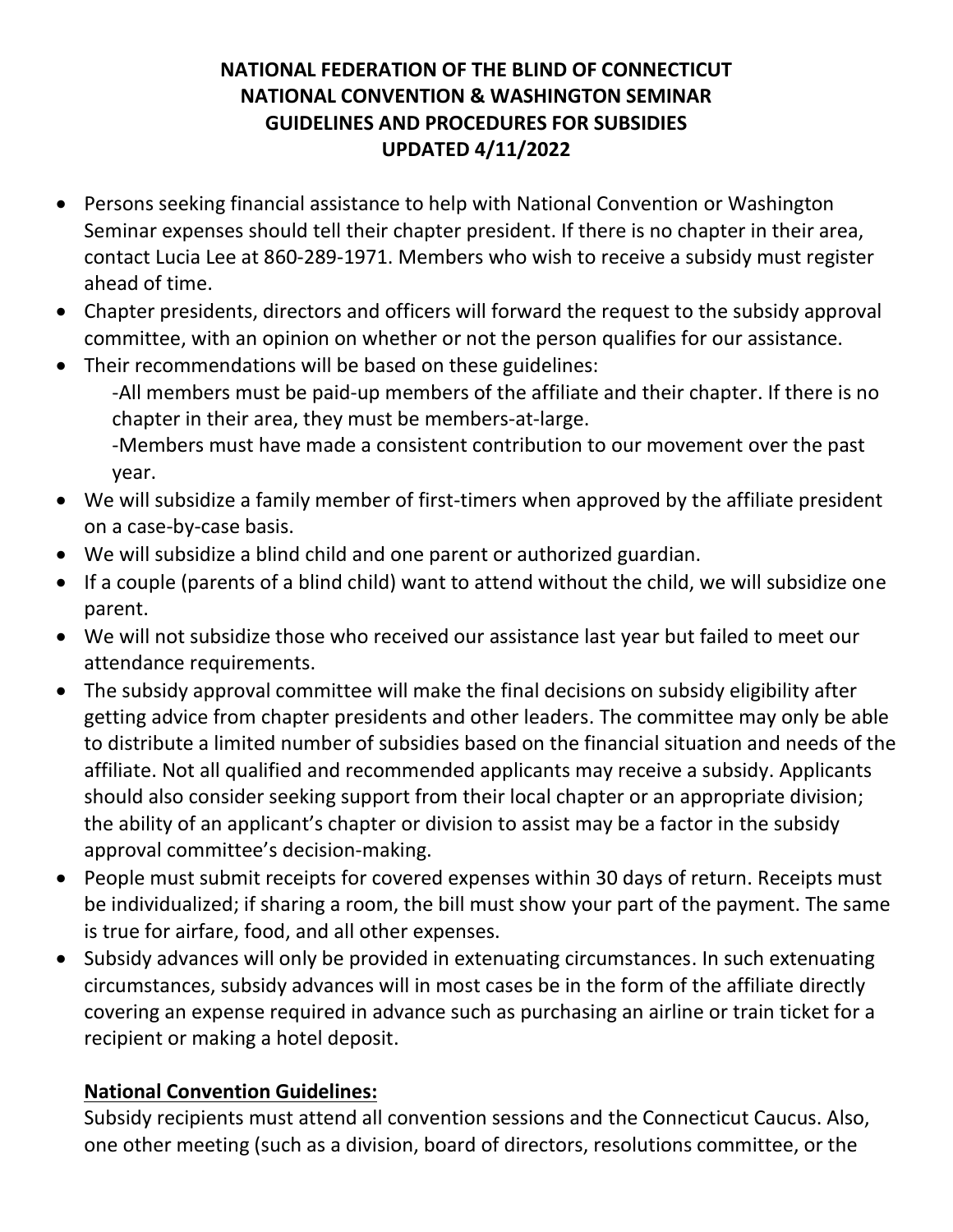banquet) or contribute in other ways to the well-being of our movement, such as childcare, NFB of CT exhibit hall table, Independence Market, or hospitality. Chapter presidents are responsible for monitoring the convention session attendance of the people in their chapter. The state president will appoint an attendance monitor for first-timers who are not associated with a chapter and for members-at-large. The chapter president and the attendance monitor will report abuse of our attendance guidelines to the president as quickly as possible.

#### **Washington Seminar Guidelines:**

Subsidy recipients must attend all Training meetings, the Great Gathering In, and assignment of legislative meetings.

#### **National Federation of the Blind's Code of Conduct:**

Please read and agree to the National Federation of the Blind's Code of Conduct. It can be found at [Code of Conduct](https://nfb.org/code-conduct).